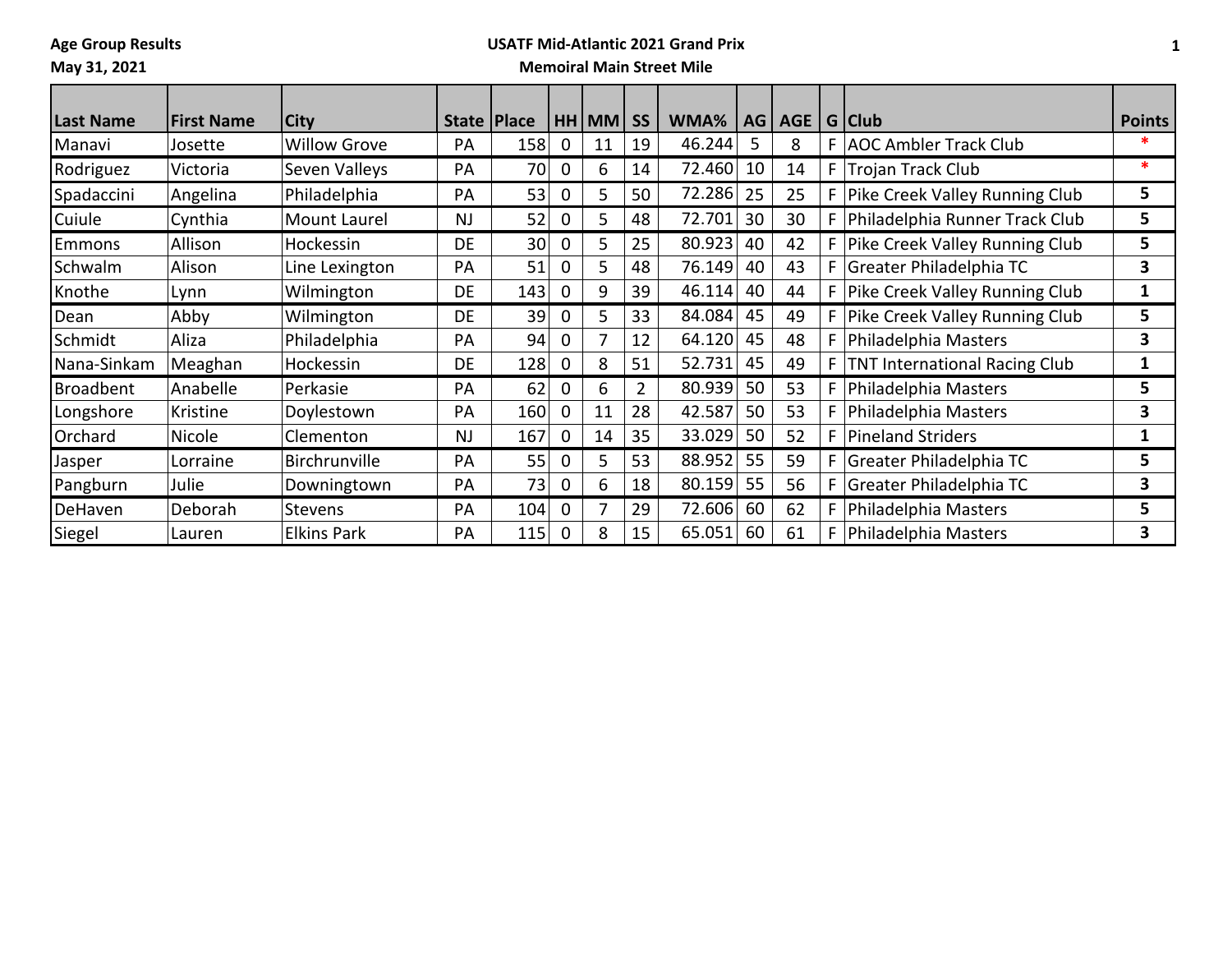**Age Group Results**

### **May 31, 2021**

# **USATF Mid-Atlantic 2021 Grand Prix**

### **Memoiral Main Street Mile**

| <b>Last Name</b> | <b>First Name</b> | City                      |           | State   Place  |             | HH MM | <b>SS</b>    | WMA%   | AG | AGE |   | G Club                           | <b>Points</b>           |
|------------------|-------------------|---------------------------|-----------|----------------|-------------|-------|--------------|--------|----|-----|---|----------------------------------|-------------------------|
| Manavi           | Damian            | <b>Willow Grove</b>       | PA        | 89             | $\mathbf 0$ | 7     | $\mathbf{1}$ | 71.259 | 5  | 8   |   | M AOC Ambler Track Club          | $\ast$                  |
| <b>Dietrick</b>  | Matthew           | Malvern                   | PA        | 3              | $\mathbf 0$ | 4     | 31           | 83.764 | 15 | 19  | M |                                  | $5\phantom{.0}$         |
| Hannagan         | Mark              | Bear                      | <b>DE</b> | 10             | $\mathbf 0$ | 4     | 59           | 75.920 | 30 | 30  |   | M Pike Creek Valley Running Club | 5                       |
| Waniak           | Stephen           | <b>Mount Laurel</b>       | <b>NJ</b> | 33             | $\mathbf 0$ | 5     | 27           | 70.031 | 30 | 33  |   | M Pineland Striders              | 3                       |
| <b>Butler</b>    | <b>Brock</b>      | <b>Chester Springs</b>    | PA        | $\overline{2}$ | $\mathbf 0$ | 4     | 30           | 90.370 | 40 | 43  |   | M Greater Philadelphia TC        | 5                       |
| Gagliardi        | John              | <b>West Chester</b>       | PA        | 5              | $\mathbf 0$ | 4     | 46           | 84.266 | 40 | 41  |   | M Greater Philadelphia TC        | 3                       |
| Manavi           | Reza              | <b>Willow Grove</b>       | PA        | 25             | $\mathbf 0$ | 5     | 20           | 76.250 | 40 | 43  |   | M Greater Philadelphia TC        | 1                       |
| Foster           | Kurt              | <b>Berlin</b>             | <b>NJ</b> | 45             | $\mathbf 0$ | 5     | 43           | 71.137 | 40 | 43  |   | M Pineland Striders              |                         |
| Lanier           | Kareem            | <b>Lincoln University</b> | PA        | 35             | 0           | 5     | 30           | 76.970 | 45 | 48  |   | M TNT International Racing Club  | 5                       |
| Lanier           | Kyle              | Lincoln University        | PA        | 43             | $\mathbf 0$ | 5     | 41           | 74.487 | 45 | 48  |   | M TNT International Racing Club  | 3                       |
| <b>Booth</b>     | Matt              | Lansdowne                 | PA        | 79             | $\mathbf 0$ | 6     | 35           | 64.810 | 45 | 49  |   | M TNT International Racing Club  | $\mathbf{1}$            |
| Harte            | Tim               | Coatesville               | PA        | 7              | 0           | 4     | 50           | 91.034 | 50 | 53  |   | M Greater Philadelphia TC        | 5                       |
| Cutrona          | Matthew           | Wilmington                | <b>DE</b> | 21             | $\mathbf 0$ | 5     | 15           | 82.540 | 50 | 51  |   | M Pike Creek Valley Running Club | $\overline{\mathbf{3}}$ |
| Kruelle          | Chuck             | Downingtown               | PA        | 32             | 0           | 5     | 27           | 80.734 | 50 | 53  |   | M Greater Philadelphia TC        | 1                       |
| Ash              | David             | <b>Spring Valley</b>      | <b>NY</b> | 124            | $\mathbf 0$ | 8     | 40           | 49.615 | 50 | 50  |   | M TNT International Racing Club  |                         |
| Armstrong        | Scott             | Pottstown                 | PA        | 38             | $\mathbf 0$ | 5     | 31           | 83.082 | 55 | 58  |   | M Greater Philadelphia TC        | 5                       |
| Sherman          | Mike              | Lambertville              | <b>NJ</b> | 69             | 0           | 6     | 11           | 72.776 | 55 | 56  | M |                                  | 3                       |
| Keese            | Mark              | Middletown                | DE        | 83             | 0           | 6     | 47           | 68.059 | 55 | 59  |   | M TNT International Racing Club  | 1                       |
| Estrada          | Alex              | <b>Mount Laurel</b>       | <b>NJ</b> | 92             | $\mathbf 0$ | 7     | 9            | 64.569 | 55 | 59  |   | M Pineland Striders              |                         |
| Reynolds         | Robert            | Wyndmoor                  | PA        | 28             | $\mathbf 0$ | 5     | 24           | 89.198 | 60 | 64  |   | M Greater Philadelphia TC        | 5                       |
| Shields          | Charles           | Abington                  | PA        | 46             | 0           | 5     | 44           | 82.558 | 60 | 62  |   | M Greater Philadelphia TC        | 3                       |
| Cauller          | Gregory           | York                      | PA        | 50             | $\mathbf 0$ | 5     | 46           | 81.503 | 60 | 61  |   | M Pike Creek Valley Running Club | 1                       |
| Roth             | Robert            | <b>Berlin</b>             | <b>NJ</b> | 86             | $\mathbf 0$ | 6     | 56           | 68.990 | 60 | 63  |   | M Pineland Striders              |                         |
| Gorgol           | John              | New Hope                  | PA        | 103            | $\mathbf 0$ | 7     | 27           | 64.206 | 60 | 63  | M |                                  |                         |
| Comiskey         | John              | Pottstown                 | PA        | 114            | $\mathbf 0$ | 8     | 13           | 58.621 | 60 | 64  |   | M Greater Philadelphia TC        |                         |
| <b>Boland</b>    | Robert            | Warrington                | PA        | 41             | $\mathbf 0$ | 5     | 40           | 85.882 | 65 | 65  |   | M Greater Philadelphia TC        | 5                       |